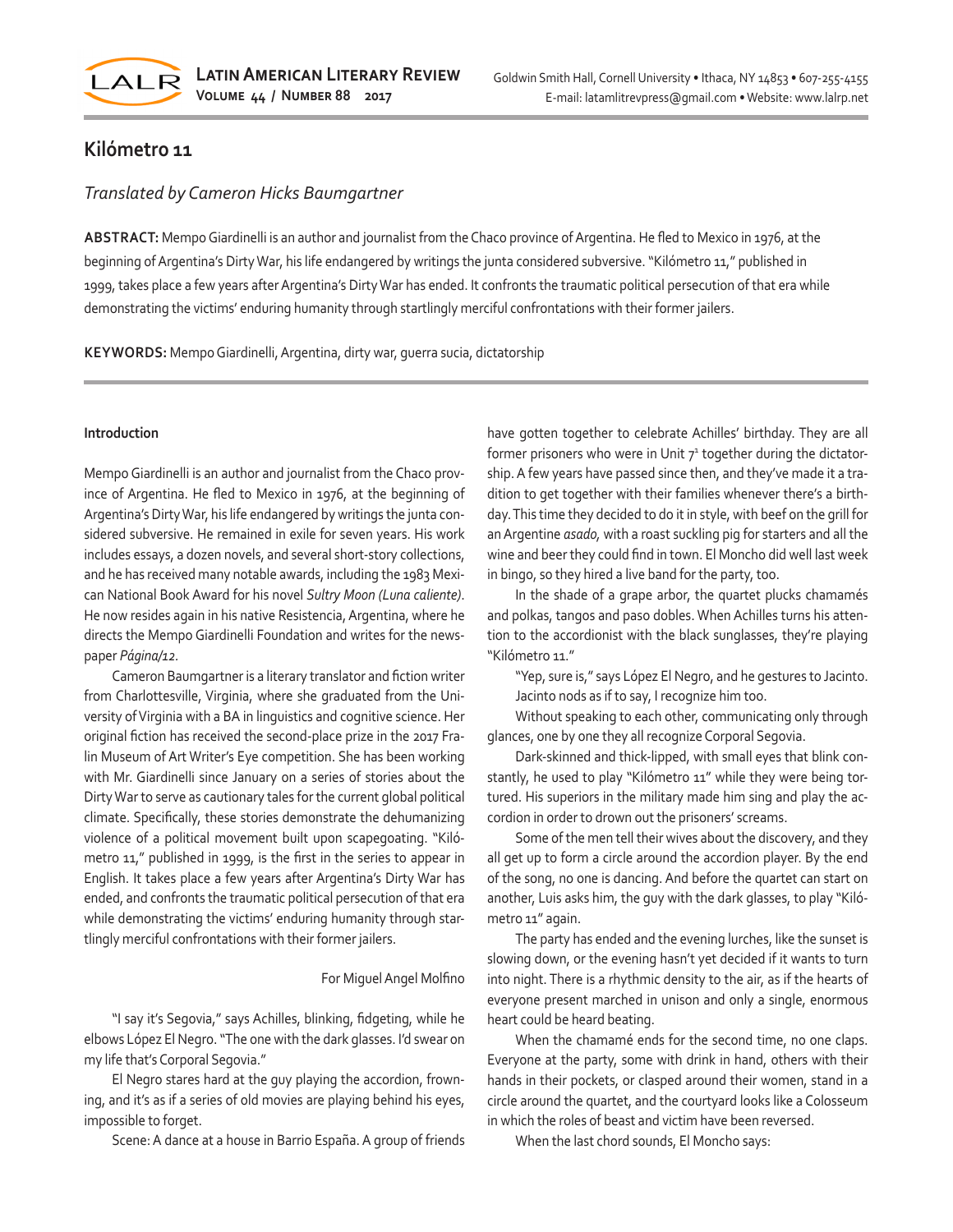"Again," addressing himself not to the four musicians, but to the accordionist alone. "Play it again."

"But we've played it twice already," he replies with a feigned smile, suddenly nervous, like someone who has just realized he's gone where he shouldn't.

"Yes, and you'll play it again."

The guy looks like he's about to say something, but it seems that El Moncho's firm, commanding tone has made him realize who the men surrounding him are.

"One time for each of us, Segovia," seconds Skinny Martínez.

The accordion, after a hoarse and faltering breath that seems a metaphor for the breathing of its player, timidly begins the same chamamé. After a few beats the guitar begins to play, and then the double bass and the concertina join in.

But Achilles raises his hand and calls for silence.

"Just him," he says.

And after a silence as long as a heartbreak, the accordion plays *da capo* and the notes produce a "Kilómetro 11" that is sharp and shrill, but recognizable.

Everyone is watching the man, including his bandmates. And the man perspires: From his temples fall two fat drops that linger on his cheeks like slow, minute rivers in search of a source. His fingers press the keys, mechanically, unenthusiastically; perhaps without knowing what they're pressing. The accordion opens and closes on the man's right knee, wheezing and moaning, like a punctured lung, and he wears a ribbon on his lapel in the blue and white of the Argentine flag.

When the song is over, the man removes his hands from the keys. He flexes his fingers, kneading the air, and can't decide what to do. He doesn't know what to do; not even what to say.

"Take off the sunglasses," orders Miguel. "Take them off and keep playing."

The man, slowly, with his right hand, takes off the black sunglasses and drops them to the ground beside his chair. His eyes are fixed on the top of the bellows. He does not look at his audience; he can't look at them. He's looking down, or avoiding the glare of the spotlight, the way you avoid looking up on a sunny day.

"'Kilómetro 11.' Again," Halfbreed's wife says.

The guy keeps looking down.

"Go on, play. Play, you son of a bitch," Luis, Miguel, and some of the women say.

Achilles shakes his head, as if to say, No, don't insult him, we don't need that here.

And the man plays on: "Kilómetro 11."

A minute later, as the arpeggios of the chorus ring out, they hear the weeping of Tito's wife, who is holding onto him, and the two of them holding the son they had while Tito was inside. All three, weeping. Tito's nose is running. Achilles goes over and hugs him.

Then it's El Moncho's turn.

For each man, "Kilómetro 11" evokes a different set of memories, because emotion always erupts off beat.

And when the guy on the accordion starts in on the eighth or ninth "Kilómetro 11," it's Miguel who weeps. Aguirre explains to his wife, whispering, that Miguel was the one who came up with the idea of going to buy a piece of candy every day from Leiva Longhi. Each one of them would go and buy a candy while looking him right in the eyes. And that was it. They paid for it, of course. The man didn't want to charge them. He'd say, No, just take it, but they paid for the candy. Always the one piece of candy. Nothing else, not even cigarettes. One piece of candy. Any flavor, but just one, and looking Leiva Longhi right in the eyes. A parade of former prisoners who, every afternoon, stood in front of the kiosk, for three years or so, from '83 to '87, every single man, not a one of them skipping a single day, and just so they could say to him: "One candy. Give me one candy," and so on every afternoon until Leiva Longhi died, of cancer.

And now, the accordionist looks like he's cramping up. In the last few renditions he has botched several notes. He is playing with his eyes closed, but he slips up in his exhaustion.

No one has moved. The circle around him is nearly perfect, with an equidistance instinctively measured. There's no escape. And his fellow musicians are petrified. They've each gone stiff, like children playing freeze tag. The atmosphere, weighed down with bitterness, that reigns over the evening has sculpted them from granite.

"We're not doing this for revenge," says Deafy Pérez, while Segovia goes on to the tenth "Kilómetro 11." And Deafy begins to recount in a loud voice, superimposed on the music, the day he went to the clinic to pay a visit to Camilo Evans, the urologist, three months after he got out of prison, in the summer of '84. Camilo was one of the prison doctors during the dictatorship. And once, when they had tortured Deafy so much that he began peeing blood, Camilo told him, laughing, that it was nothing, and said to him, "This is happening to you because of how much you jerk off." That's why, when he got out, the first thing Deafy did was go to the clinic to see him, but under a different name. Camilo, at first, didn't recognize him. When Deafy told him who he was he went pale and leaned back abruptly in his chair and started saying that he'd only been following orders, please forgive me, don't hurt me. Deafy said no, I didn't come to hurt you, don't be scared; I just want you to look me in the eye while I tell you that you're a piece of shit and a coward.

"Same thing with this son of a bitch who won't even look at us," says Achilles. "How many are we up to?"

"This one makes fourteen," replies El Negro. "Yeah?"

"Yeah, I've been counting," says Pitín. "And there's fourteen of us."

"Stop, Segovia," says Achilles.

And the accordion goes silent. For a few seconds more they hear, floating in the air, the agonized breathing of the bellows.

The man drops his hands to his sides. They seem longer than before; they hang almost to the ground.

"Now look up. Look at us, and scram," orders Miguel.